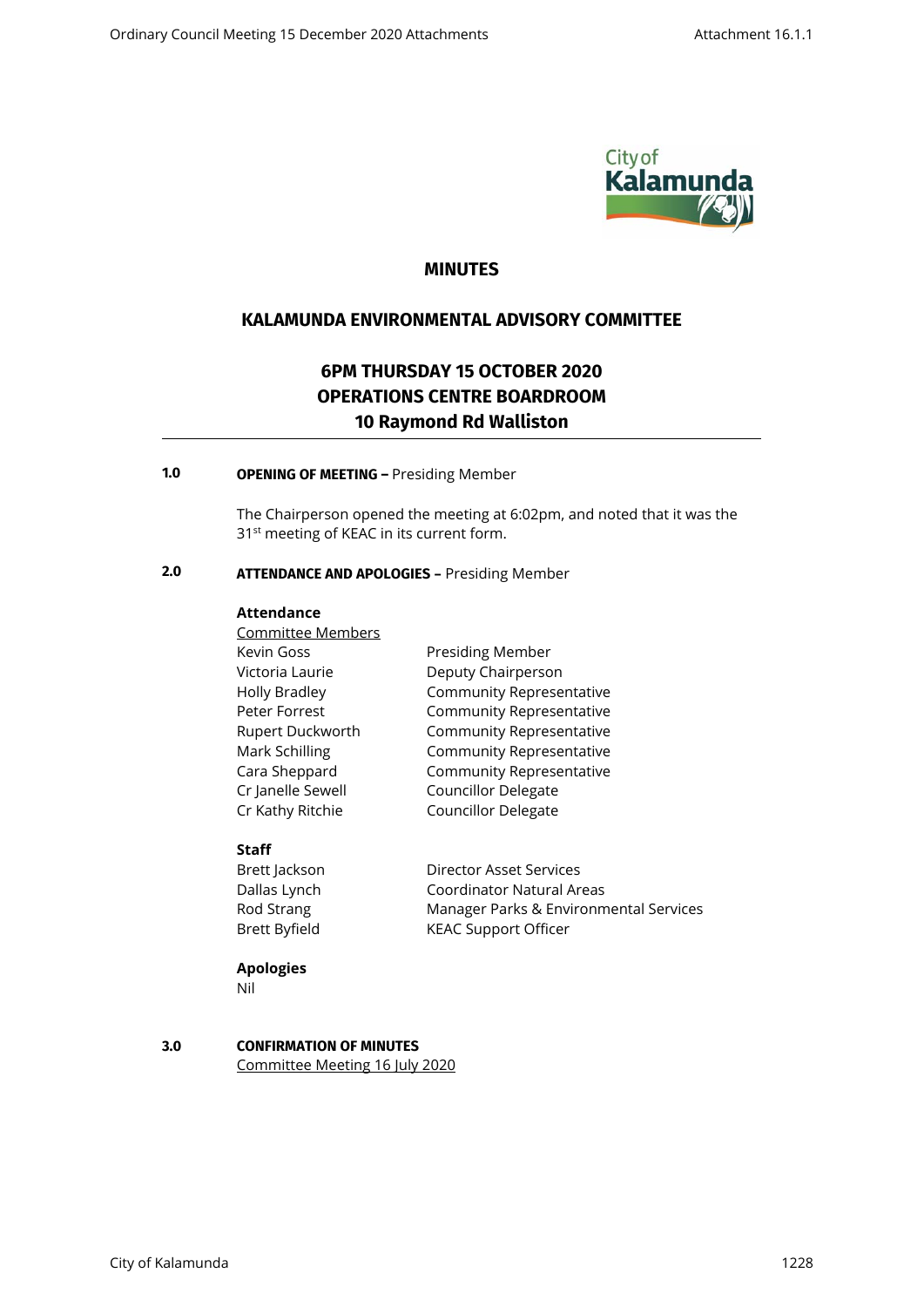

That the Minutes of the Ordinary Meeting of KEAC held on the 16 July 2020 as published and circulated, are confirmed as a true and accurate record of the proceedings.

**Moved: Peter Forrest Seconded: Cr Janelle Sewell Voted: Unanimous** 

Special Committee Meeting 16 September 2020

That the Minutes of the Special Meeting of KEAC held on the 16 September 2020 as published and circulated, are confirmed as a true and accurate record of the proceedings.

| Moved:    | <b>Rupert Duckworth</b> |
|-----------|-------------------------|
| Seconded: | Victoria Laurie         |
| Voted:    | <b>Unanimous</b>        |

#### **4.0 DISCLOSURE OF INTERESTS**

#### **4.1 Disclosure of Financial and Proximity Interests:**

- a) Members must disclose the nature of their interest in matters to be discussed at the meeting. (Section 5.65 of the *Local Government Act 1995)*
- b) Employees must disclose the nature of their interest in reports or advice when giving the report or advice to the meeting. (Section 5.7 of the *Local Government Act 1995*)

Nil

# **4.2 Disclosure of Interest Affecting Impartiality**

- a) Members and staff must disclose their interests in matters to be discussed at the meeting in respect of which the member or employee has given or will give advice.
- Nil

# **5.0 CORRESPONDENCE**

Nil

**6.0 ITEMS FOR COMMITTEE CONSIDERATION - Presiding Member**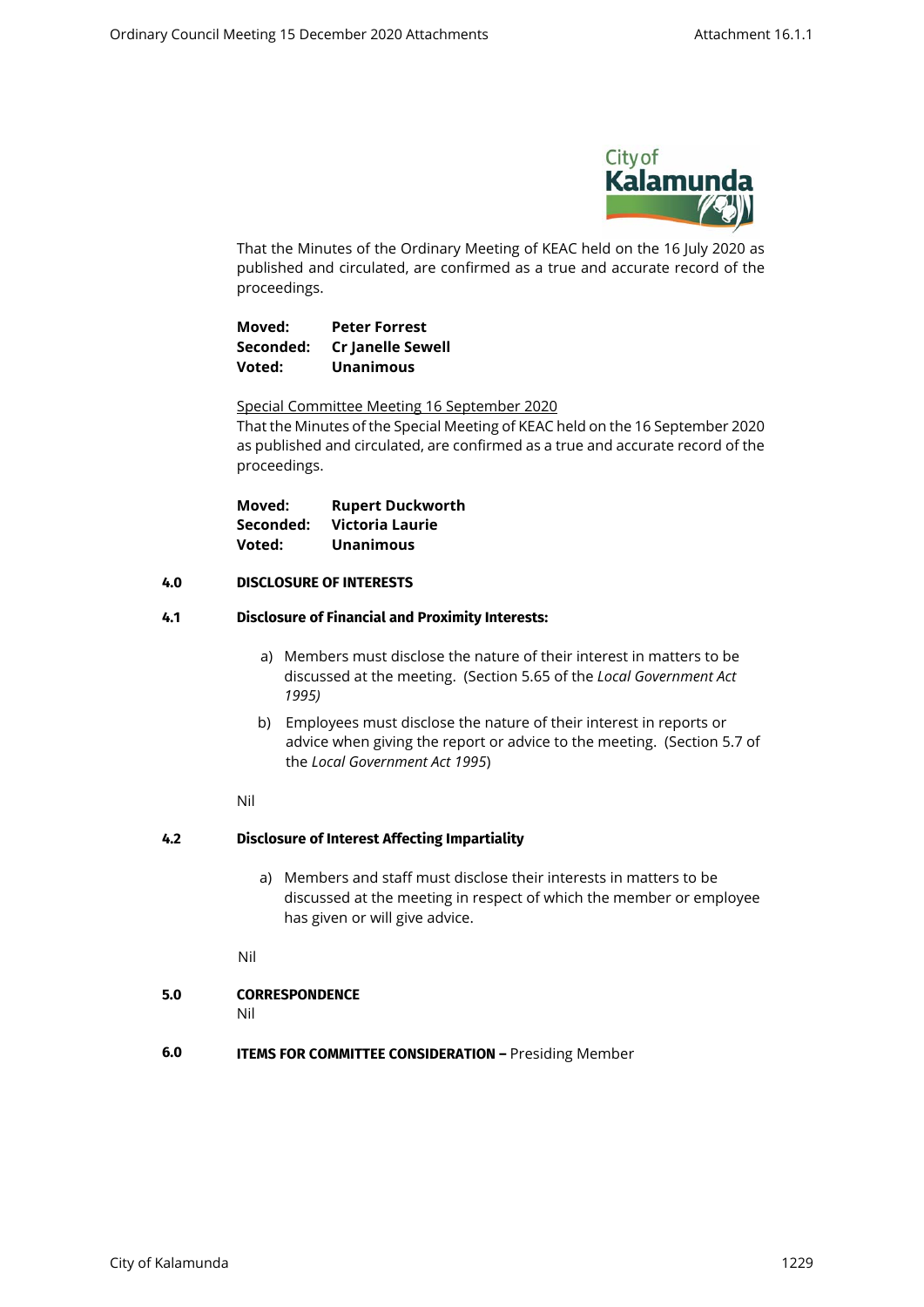

#### **6.1 Local Biodiversity Strategy**

#### Background

The draft Local Biodiversity Strategy was presented to KEAC for discussion at the meeting of the 16 September 2020.

KEAC was prepared to recommend in principle that the Local Biodiversity strategy be submitted to Council, once it has been reviewed and discussed by staff. The final recommendation was deferred to the KEAC meeting in October 2020.

#### Details

The Coordinator Natural Areas provided a briefing on changes to rankings, and additions relating to the summary.

#### Discussion

It was noted that the Executive Summary is not yet completed but has been significantly progressed. Additional consultation is occurring currently with Planning Staff, to ensure that there is a good understanding of the document, and it can fit well with planning decision making. The main area being reviewed is nature corridors where they connect through private property.

The Local Planning Strategy is currently being developed, which provides an opportunity for linking it significantly with the Local Biodiversity Strategy.

When the Local Biodiversity Strategy goes to the community, KEAC requested that the maps be very clear. Dallas noted that the maps will be very different in the final document, with a far higher degree of clarity. Accessibility in hardcopy, as well as online maps, will be provided.

Councillor Sewell and Councillor Ritchie noted that policies regarding private property are important, to provide clarity to developers and Council. One of the key actions in the document is the development of a number of planning policies. This is a longer-term goal.

There was considered to be a need for clarity on what is implicit in the actions of the Local Biodiversity Study. More detail on the expectations of the goals, what they mean, is required. Overall, KEAC considered the Local Biodiversity Strategy to be an excellent document, with strong rigour, that now requires additional development on its actions.

It was noted that biodiversity is the top priority in the Strategic Risk Register, as well as being a clear area of priority in the community consultation meetings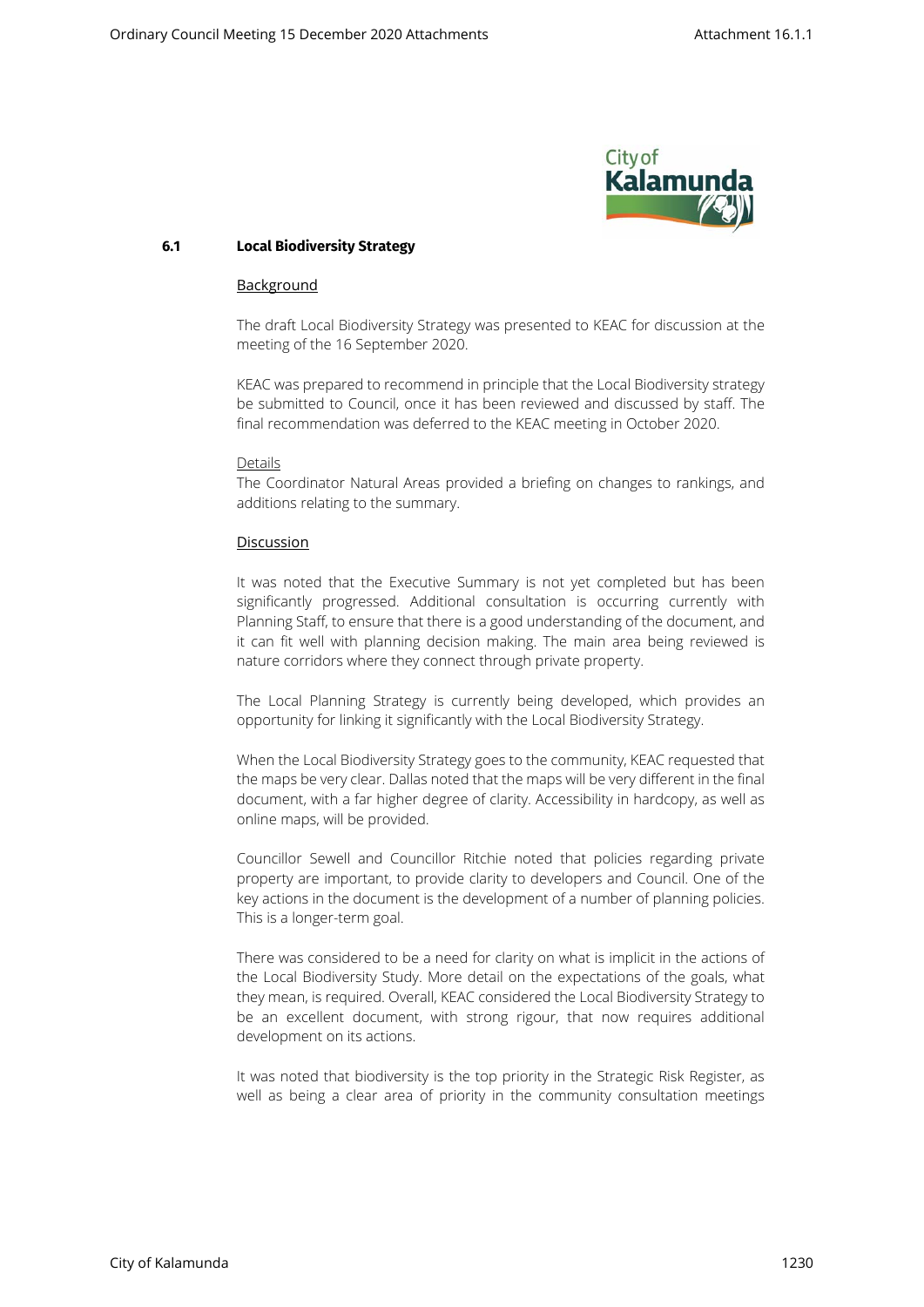

relating to the Community Strategic Plan. Three of the four tables considered Kalamunda Clean and Green as the number one priority.

It was recommended that KEAC Brief Council on the Strategy at a Public Briefing or OCM night. It was noted KEAC will be able to provide a further submission during the consultation period for the Local Biodiversity Strategy.

KEAC noted the significance of the work completed on the Local Biodiversity Strategy but noted the importance of a strong executive summary to make it accessible.

#### Recommendation

KEAC recommends that:

The draft Local Biodiversity Strategy is submitted to Council for approval for community consultation.

In making this recommendation, KEAC notes:

- This strategy has been prepared with best practice methodology and done rigorously.
- It will serve the City's planning and management needs down to a Local Natural Area level.
- The City community has high expectations that biodiversity will be retained and protected, notably in recent community consultation on the City's Community Strategic Plan and in earlier consultation on the Local Environment Strategy.
- The review of the 2008 Local Biodiversity Strategy revealed concerning inaction on its actions, and the City cannot afford for this to be repeated.

**Moved: Holly Bradley Seconded: Peter Forrest Voted: Unanimous** 

#### **6.2 Draft Non-Potable Action Plan**  Background

The Council considered the draft plan at its 23 June 2020 Ordinary Meeting, and resolved to:

- note the Draft Non-Potable Water Action Plan (Plan):
- refer the Draft Non-Potable Water Action Plan to the Kalamunda Environmental Advisory Committee (KEAC) for comment;
- refer any material recommendations to the Plan made by KEAC to Council before proceeding further; and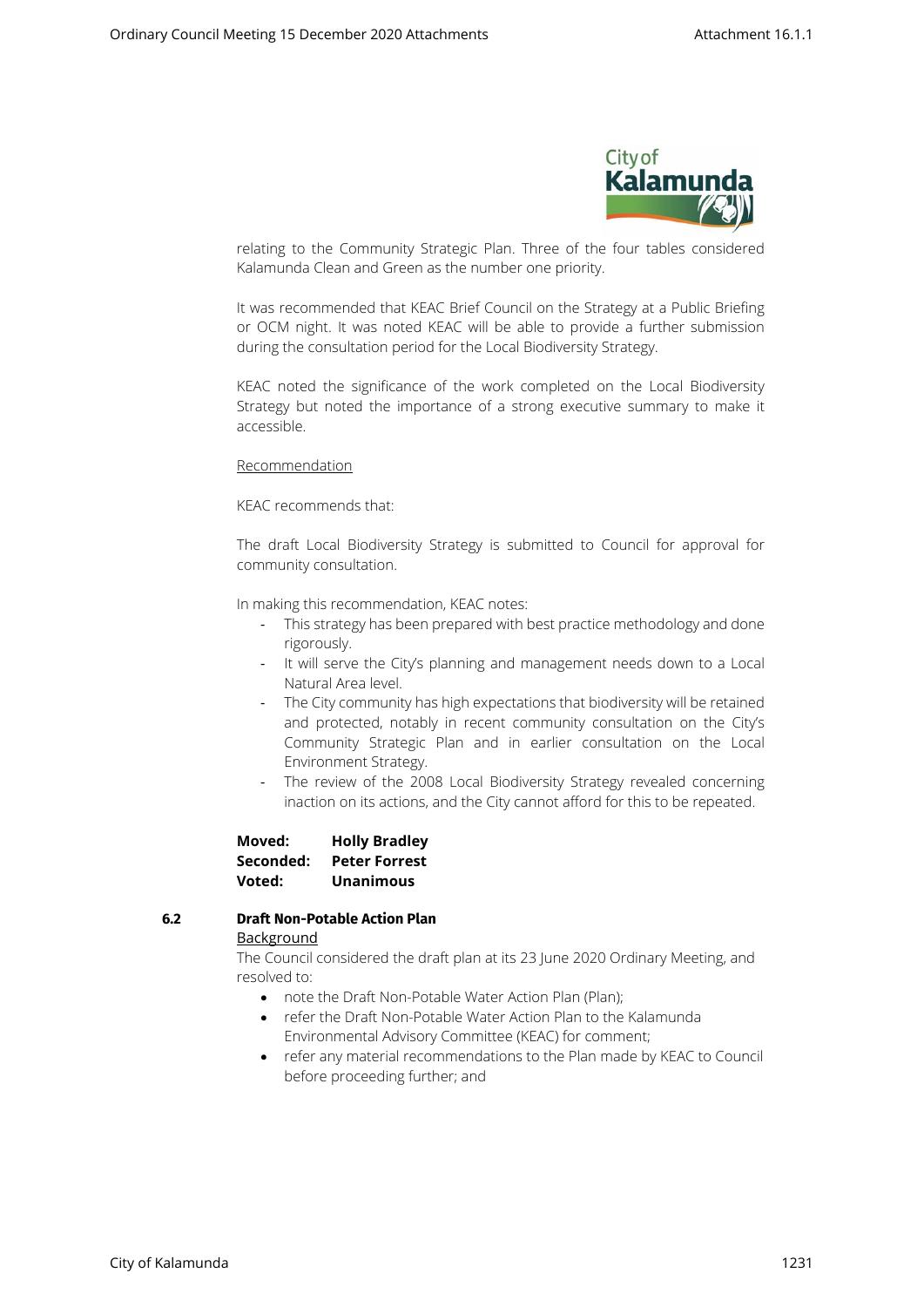

 undertake community consultation on the Plan, subject to no material changes recommended by KEAC to the Plan.

#### **Discussion**

The main issue facing the City of Kalamunda is that playing fields shouldn't be irrigated with drinking water, and currently Ray Owen and Kostera Oval are both irrigated in this method. To resolve this issue, a recommendation of the Non-Potable Action Plan was to bring water from the MAR in Hartfield Park up to at least Ray Owen, and potentially Kostera Oval. Piping through national park, would be over ground not trenched. It was noted that MAR in Forrestfield was a leading water project in WA.

With growing communities, and especially growth areas in the foothills, there is a need for quality community open spaces. Playing fields will be part of that.

There is the potential to use Yule Brook's excess water in another MAR project. The advantage of injecting water into the subterranean water basin is that it minimises evaporation loss. Minimising loss in irrigation, make it as efficient as possible. The concern from KEAC members was to ensure that Yule Brook would have sufficient capacity for the project, while also flushing the stream during winter. There would need to be ongoing analysis of effects downstream.

Urban Forest Strategy relates to Non-Potable Strategy, both in tree species recommended for not requiring irrigation, and for heat island effect and cooling of the landscape.

Recommendation

KEAC resolves to support the submission of the Non-Potable Strategy to Council for advertising. Care is needed to avoid effect on water dependant ecosystems. Monitoring of effect is required, to ensure downstream vegetation is not affected.

| Moved:    | <b>Mark Schilling</b> |
|-----------|-----------------------|
| Seconded: | <b>Holly Bradley</b>  |
| Voted:    | <b>Unanimous</b>      |

#### **6.3 Waste Plan**

**Background**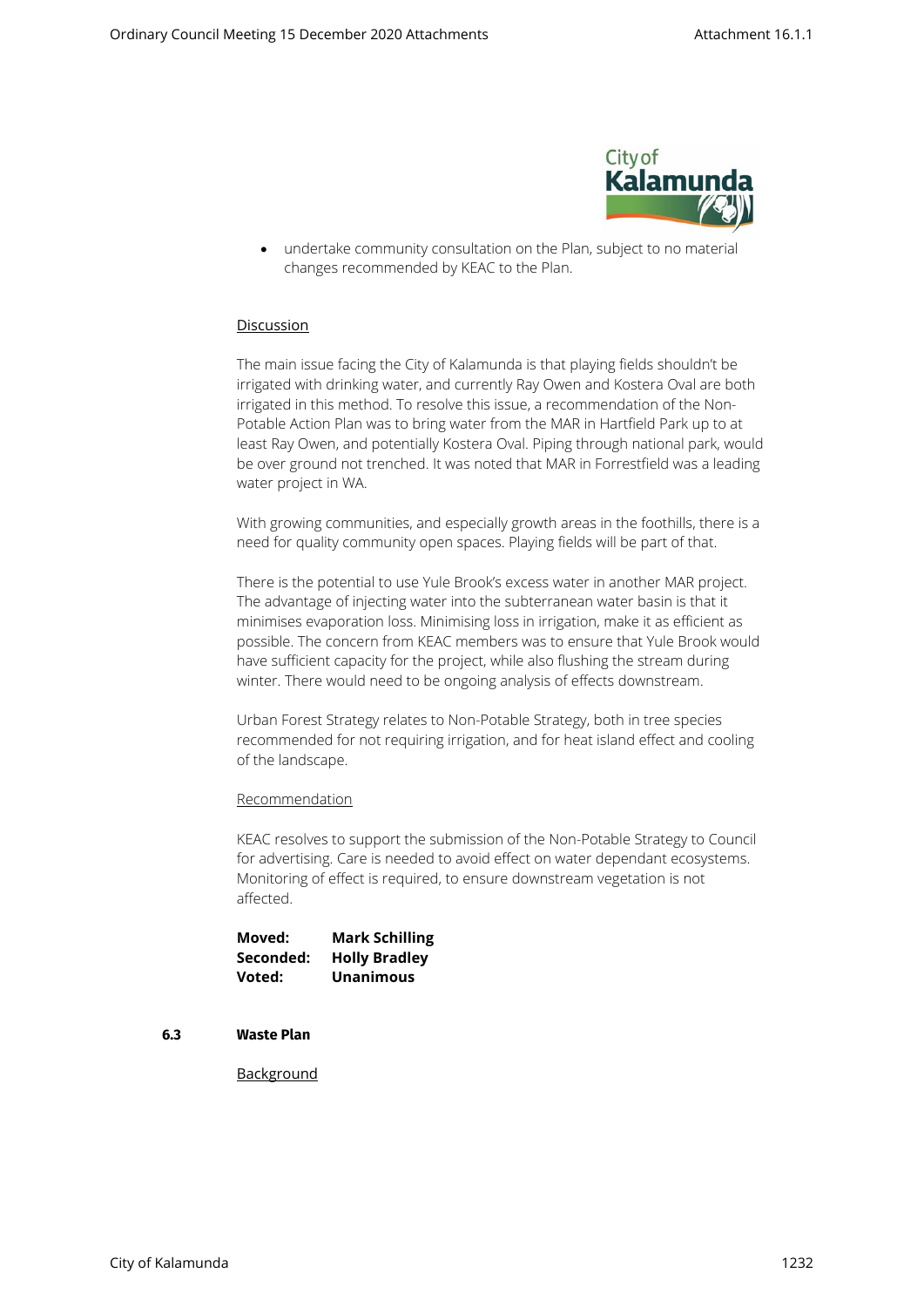

At the Council Meeting of the 23 June 2020, the Waste Management Plan was presented. The resolution that was carried unanimously by Council was:

#### That Council:

- 1. ADOPT the City of Kalamunda Waste Plan (Attachment 2) and forward to Department of Water and Environmental Regulation for approval.
- 2. ADOPT a three-bin residential waste service subject to acceptable FOGO processing costs.
- 3. RECEIVE a subsequent report confirming the costs of the FOGO waste management process once these are known.
- 4. DETERMINE that the default City of Kalamunda residential waste service be:
	- a) fortnightly 240L Yellow Lidded Recycling Bin;
	- b) weekly 240L Lime Green Lidded FOGO Bin;
	- c) fortnightly 140L Red Lidded General Waste Bin;
	- d) opt-in availability at no extra cost to the resident of a 360L Recycling Bin; and
	- e) specific circumstances where the default system for residents is problematic to be treated on a case by case basis.
- 5. SUBMIT a funding application for further funding under the Better Bins Plus scheme to support the implementation of the three bin system.
- 6. PREPARE and IMPLEMENT a Community Based Communications package funded from the Waste Management Reserve.

# Detail

Reducing Waste is a key theme of the Local Environment Strategy, with strategies and actions to improve waste avoidance and resource recovery and to assist the community to reduce waste and litter. The Waste Plan presented to Council includes waste statistics over recent years and observes how the City is tracking to the Statewide Waste Avoidance and Resource Recovery Strategy.

#### Discussion

A presentation on the Waste Management Plan was provided by the Director of Asset Services. The presentation showed both positive and negative trends in waste in the City of Kalamunda and its residents.

It was noted that in September 2020 DWER gave approval to the Kalamunda Waste Plan, which was significantly earlier than the deadline.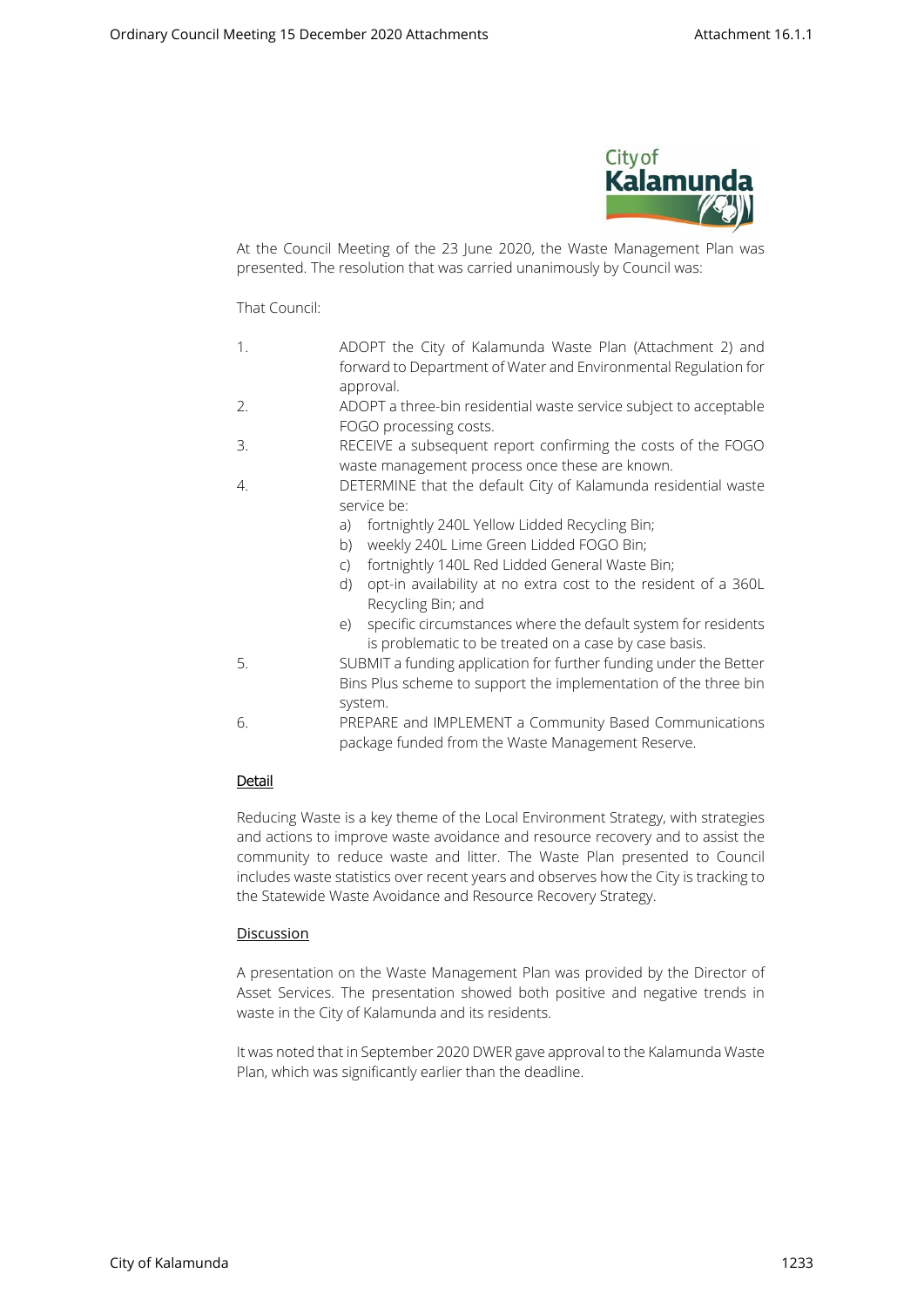

The Waste Management Plan actions and KPI's were reported back against the Local Environment Strategy. It was noted that it will be reported on throughout, with strategies and targets for managing and reducing waste

The Timetable for 3 bins is reliant on having the facilities to deal appropriately with the separated waste, which means that there cannot be 100% certainty on when 3 bins will be introduced.

In March 2021 the Waste Management Strategy will be submitted for endorsement.

KEAC noted the presentation on the Waste Management Plan

#### **6.4 Discussion Paper on Summarising environmental strategies**

#### **Background**

At the Special Meeting of 16 September 2020, KEAC observed that there are now several environmental strategies adopted or being developed for adoption that together add to complexity and resourcing demands for the City and its residents. KEAC recommends that this is best addressed with an overarching explanatory statement of how the strategies integrate and the resourcing required as an overall picture .

#### Discussion

KEAC members recommended that it be included in the foreword of each strategy released by the City of Kalamunda, to show how the strategy fits within the greater picture. An example raised was that it would provide context for the Industrial Strategy, to display the number of environmental strategies that surround it, so that developers have an awareness of the bigger picture.

KEAC noted the discussion paper.

#### **7.0 RESIGNATION OF THE CHAIR**

Kevin Goss' resignation has been submitted to the CEO and has been reluctantly accepted.

# **8.0 ELECTION OF THE CHAIR**

The election of the Chairperson was undertaken by the Director of Asset Services.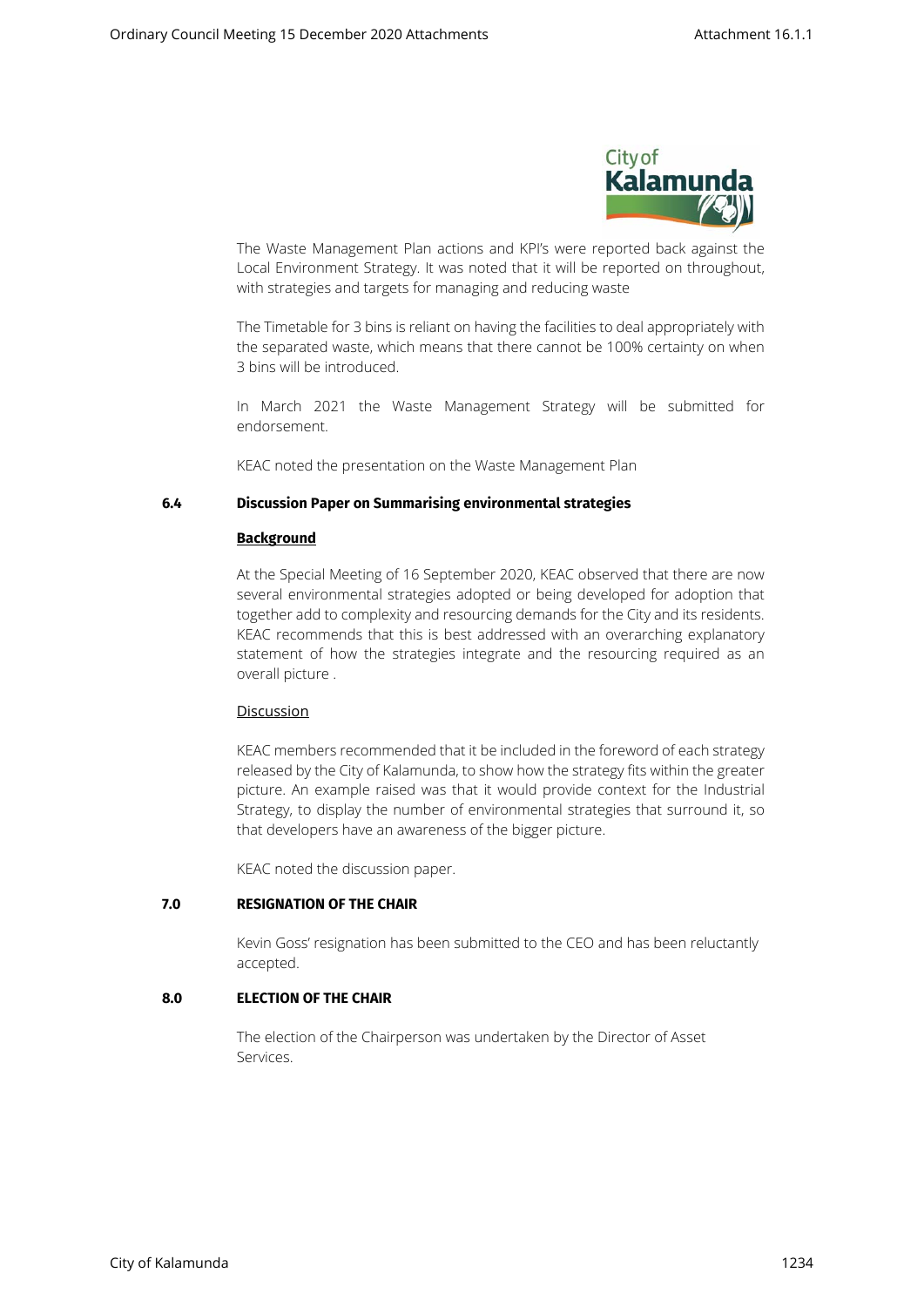

There were two nominations for the Chairperson role of the Kalamunda Environment Advisory Committee, Being Victoria Laurie and Mark Schilling.

A secret vote was undertaken with all members by the Director of Asset Services. Victoria Laurie was elected to the role of Chairperson.

As the Deputy Chairperson role was made vacant by Victoria Laurie being elected as Chairperson, the role required nominations.

Mark Schilling was nominated from the floor for the role of Deputy Chairperson.

Mark Schilling was elected unopposed to the role of Deputy Chairperson.

Victoria Laurie thanked Kevin Goss, the outgoing Chairperson, for his significant work, highlighting his great environmental knowledge and understanding of Council. Brett Jackson congratulated Kevin Goss on behalf of the CEO, and noted the smooth running of the Committee

Kevin Goss noted that the Committee is an independent thinking Committee that works with the Council. He has enjoyed his time on the Committee.

### **9.0 URGENT BUSINESS WITH THE APPROVAL OF THE PRESIDING MEMBER**

#### **9.1 Climate Emergency Declaration**

The three-part report requested of KEAC has not been completed, due to interruptions caused by COVID-19. This item will be brought to the next meeting of KEAC.

#### **9.2 Solar Farm Feasibility Study**

The aims of the solar farm proposed project are to reduce costs for electricity, and reduce the City of Kalamunda's carbon footprint. The area Identified as the most suitable location for a solar farm is at Pioneer Park (the section that used to be sporting grounds, not the high conservation value area), as it is owned by the City. The recommendation from the feasibility study was for a 800kw plant, starting small with the ability to expand. The main advantage is that it can connect to the Western Power network without significant infrastructure upgrades at that level of power generation.

The Committee recommended community consultation on the use at Pioneer Park. The City of Kalamunda will be requesting expressions of interest for a partner for the project.

#### **10.0 DATE OF NEXT MEETING 21 January 2021**